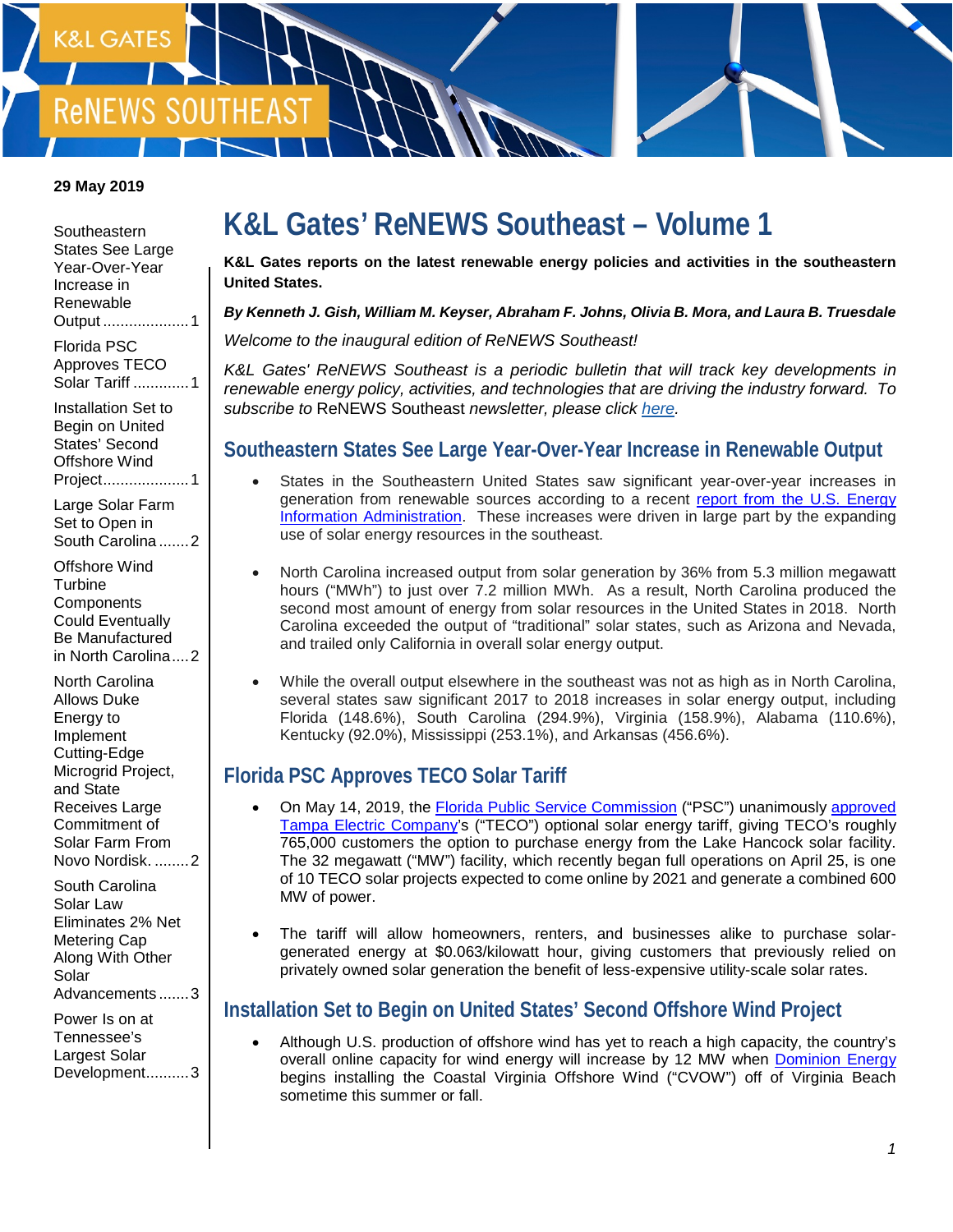## **K&L Gates ReNEWS Southeast — Volume 1**

- The project, which will consist of two 6 MW turbines located 27 miles off the coast, is being co-developed between Dominion Energy and Danish offshore wind company [Orsted.](https://orsted.com/en) According to Dominion Energy, the project is the first step toward a potential large-scale development in an 112,800-acre commercial wind site Dominion Energy has leased from the [Bureau of Ocean Energy Management.](https://www.boem.gov/)
- CVOW, which is expected to come online in December 2020, will be the second offshore wind project in the United States and the first offshore wind project in the United States to be owned by an electric utility.

#### <span id="page-1-0"></span>**Large Solar Farm Set to Open in South Carolina**

- In May 2019, Eastover Solar announced plans to spend \$80 million constructing a new 740-acre solar farm near Eastover in Richland County, South Carolina. Eastover Solar is owned by [Community](https://www.communityenergyinc.com/) Energy, a renewable power company based in Pennsylvania.
- Construction on the solar farm is expected to conclude in 2021. Once completed, the output from the 73 MW solar farm will be sold to Dominion Energy and used to provide electricity to around 18,000 homes in Richland County.

#### <span id="page-1-1"></span>**Offshore Wind Turbine Components Could Eventually Be Manufactured in North Carolina**

- North Carolina Governor Roy Cooper's [March 2019 budget proposal](https://files.nc.gov/ncosbm/documents/files/BudgetBook_web_2019.pdf) includes a small line item that could significantly impact the offshore wind industry. Cooper's budget includes a proposal for a one-year \$300,000 study analyzing North Carolina's ability to manufacture, ship, and service offshore wind turbine components. These components — which could include wind turbine towers, blades, and other specialized parts — are currently imported primarily from Europe.
- The proposal represents a small portion of the otherwise \$25.2 billion budget proposal. However, it could give North Carolina an important competitive market advantage if the state can get ahead of the industry. An offshore wind component industry could complement the already 27 wind-related manufacturing facilities currently operating in North Carolina.
- According to experts, other U.S. states in the Mid-Atlantic and New England have already begun exploring the prospect of manufacturing these components. While North Carolina is unlikely to be the first state to enter the market, the study, if undertaken, could help the state establish itself as one of the key players in the industry.
- The next step in the process is the passage of a spending plan by the North Carolina House of Representatives (the "House"). The House is not required to adopt Governor Cooper's proposals, so it remains to be seen whether the wind study will move forward.

#### <span id="page-1-2"></span>**North Carolina Allows Duke Energy to Implement Cutting-Edge Microgrid Project, and State Receives Large Commitment of Solar Farm From Novo Nordisk**

• On May 10, 2019, the North Carolina Utilities Commission issued [an order](https://starw1.ncuc.net/NCUC/ViewFile.aspx?Id=751a240b-9a68-4970-89cc-b9c85f289607) approving a [Duke Energy p](https://www.duke-energy.com/home)roject to install a microgrid in Madison County. The microgrid system, distributed energy resources that may serve as a connected entity and may connect to a grid or serve as an island, will incorporate a combination of solar- and battery-powered technologies. The two resources, a 2 MW solar facility and 4 MW lithium battery, will form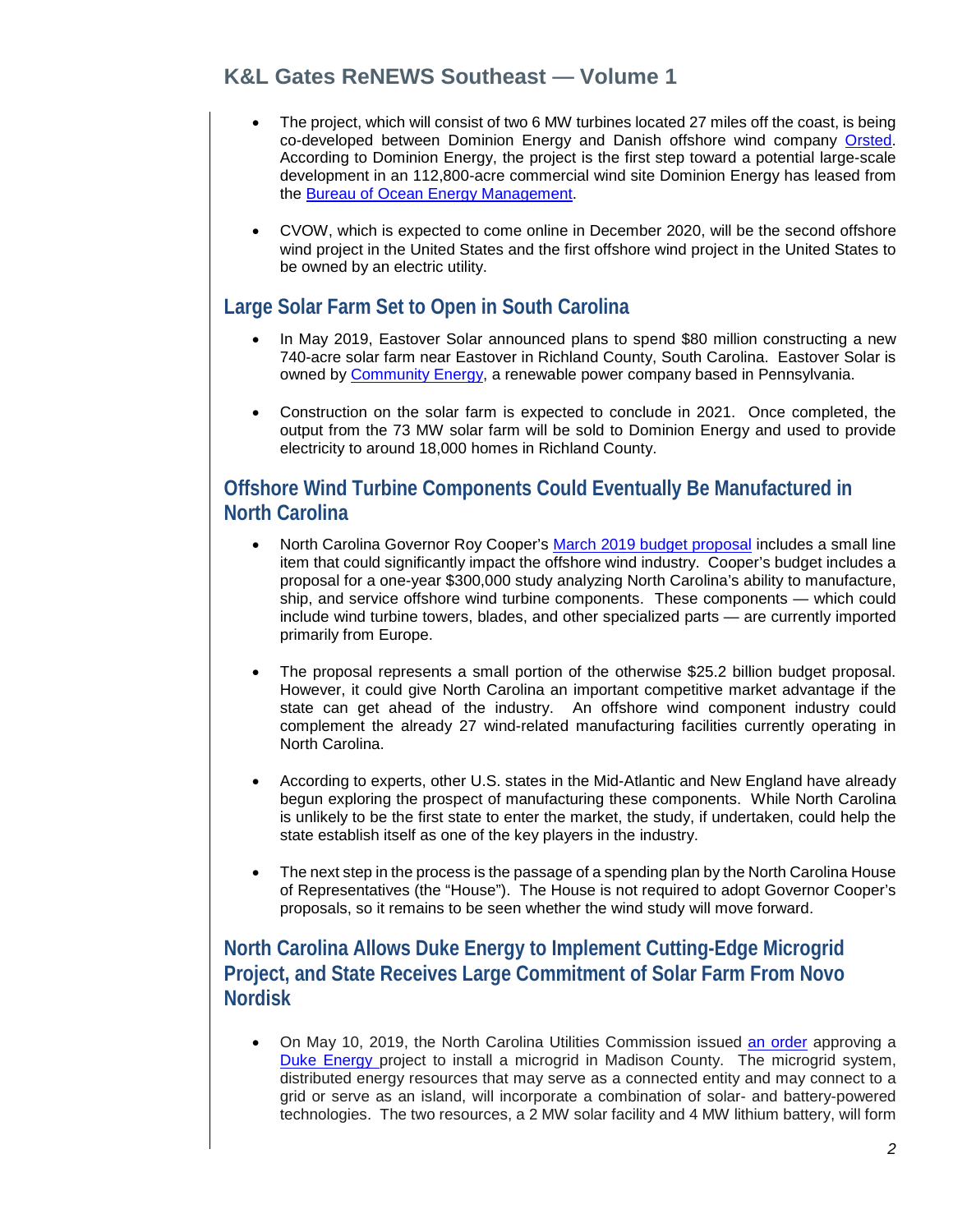## **K&L Gates ReNEWS Southeast — Volume 1**

the microgrid in Hot Springs, North Carolina, a rural mountain community northwest of Asheville, and will serve hundreds of residents as backup power in the event of an outage.

In addition to Duke Energy's efforts, [Novo Nordisk,](https://www.novonordisk-us.com/) a global healthcare company, announced on May 22, 2019, that it is investing \$70 million to create a 672-acre solar farm in Pender County, North Carolina. The facility is expected to be operational by 2020, and [Cypress Creek Renewables](https://ccrenew.com/) began construction in March. The initiative is estimated to create 900 construction jobs in 2019. The project will power a large Novo Nordisk manufacturing site, among others. [Trade press](https://www.wraltechwire.com/2019/05/22/heres-why-novo-nordisk-is-committing-to-renewable-energy-with-solar-farm-in-nc/) reported that the company chose North Carolina due to its abundance of solar energy.

#### <span id="page-2-0"></span>**South Carolina Solar Law Eliminates 2% Net Metering Cap Along With Other Solar Advancements**

- On May 16, 2019, the governor of South Carolina signed [The Energy Freedom Act](https://www.scstatehouse.gov/sess123_2019-2020/bills/3659.htm) into law, advancing the state's commitment to renewable technology. The state's energy companies (Duke Energy Carolina, Dominion Energy, and South Carolina Electric and Gas) reached their statutorily mandated caps for solar generation in the summer of 2018. The new law removes the 2% net metering cap on solar generation capacity, alleviating the risk to the solar industry of not meeting the one-to-one rates.
- Original sponsors of the bill included Republican congressmen in both the House and Senate of South Carolina, as well as Democrats. The state's majority Republican legislature convened, debated, and overwhelmingly passed the solar policy.
- [Trade press](https://www.utilitydive.com/news/south-carolina-unanimously-passes-solar-bill-to-lift-2-net-metering-cap/554490/) noted that the law resulted from the boom in solar development that occurred following the undoing of the [V.C. Summer nuclear expansion,](https://abcnews4.com/news/lowcountry-and-state-politics/south-carolina-utility-reaches-2b-settlement-over-failed-nuclear-plants) which left ratepayers liable for billions of dollars. Solar developers interjected to help ratepayers reduce their utility bills by offsetting their energy supply with solar power.

#### <span id="page-2-1"></span>**Power Is on at Tennessee's Largest Solar Development**

• On April 29, 2019, [trade press](https://www.renewableenergyworld.com/articles/2019/04/tennessees-largest-solar-facility-is-now-online.html) reported that Tennessee's largest solar development went online. The development, created by the Silicon Ranch Corporation, is a public-private partnership with the City of Millington, the Tennessee Valley Authority, and the U.S. Navy, among others. The project will produce 53 MW of solar power for the state, as well as improving resiliency and energy security at the Naval Support Academy Mid-South. The naval academy will now operate on a more than 50% carbon-free generating portfolio, according to Doug Perry, Vice President of Commercial Energy Solutions at Tennessee Valley Authority.